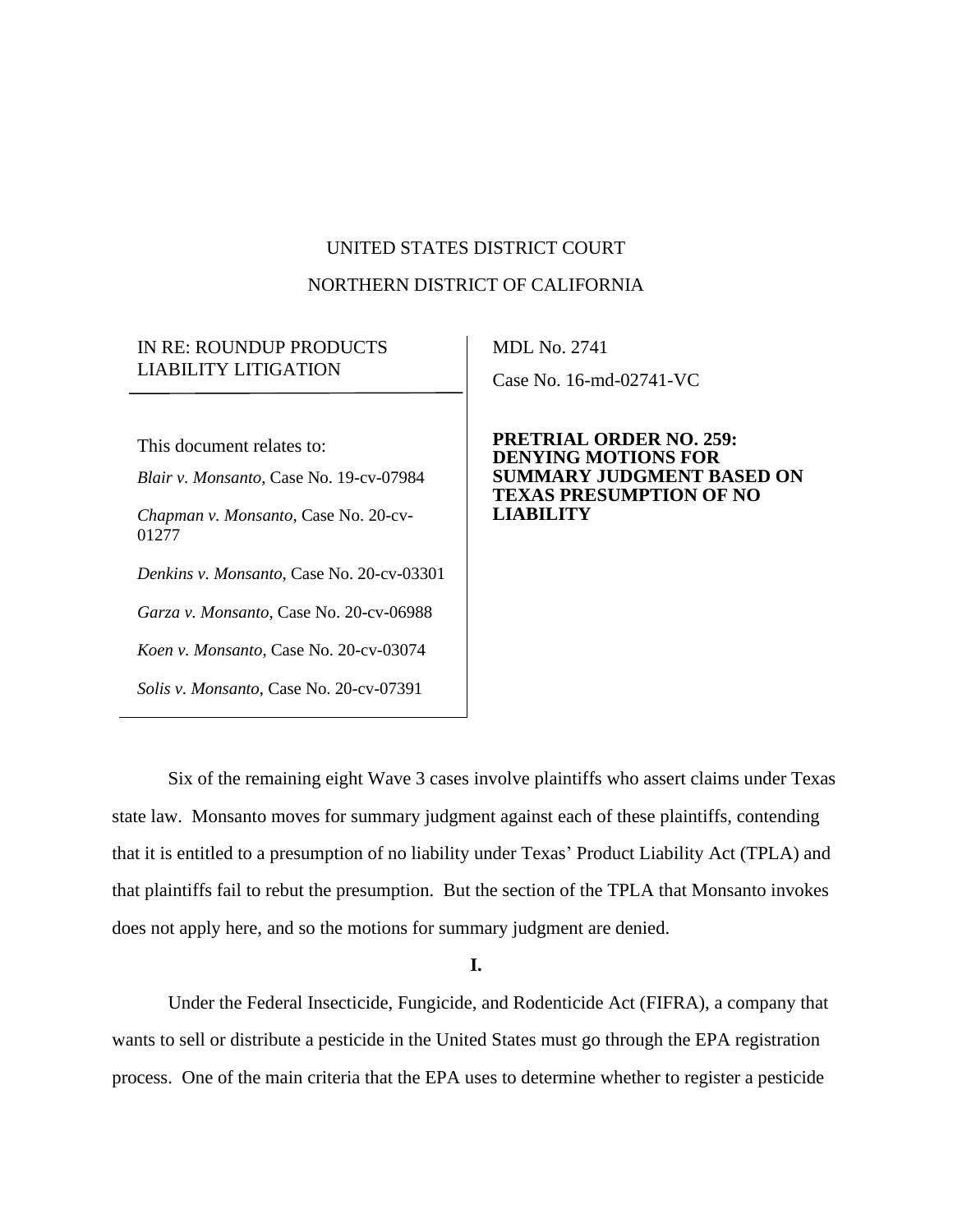is whether "it will perform its intended function without unreasonable adverse effects on the environment."  $7 \text{ U.S.C.A. } § 136a(c)(5)(C)$ . To this end, applicants submit studies and data relating to the safety of their pesticide for the EPA's review. The EPA considers these along with other independent studies to assess the safety of the pesticide and to determine whether it should be registered. If the EPA approves the pesticide for registration, the pesticide is subject to a periodic re-registration process, where the EPA reviews the pesticide at least every 15 years to ensure that it continues to carry out its intended function without unreasonably adverse effects on the environment.

**II.** 

Roundup was subject to the EPA registration process. The EPA registered Roundup in 1974, and the EPA has since re-registered Roundup multiple times.

Based on the registration and repeated re-registration of Roundup, Monsanto contends that it is entitled to a presumption of no liability under section (a) of the TPLA. Section (a) of the TPLA states:

there is a rebuttable presumption that the product manufacturer or seller is not liable for any injury to a claimant caused by some aspect of the formulation, labeling, or design of a product if the product manufacturer or seller establishes that the product's formula, labeling, or design complied with mandatory safety standards or regulations adopted and promulgated by the federal government, or an agency of the federal government, that were applicable to the product at the time of manufacture and that governed the product risk that allegedly caused harm.

Tex. Civ. Prac. & Rem. Code Ann. § 82.008(a).

For purposes here, the key language of section (a) is "mandatory safety standards or regulations." Monsanto does not analyze this language in any depth, and instead it appears to assume that the EPA registration and re-registration processes qualify as "mandatory safety standards or regulations" within the meaning of the TPLA.

Monsanto's reading of section (a) may seem reasonable at first blush, but it does not square with section (c) of the statute. *Bexar Metro. Water Dist. v. City of San Antonio*, 228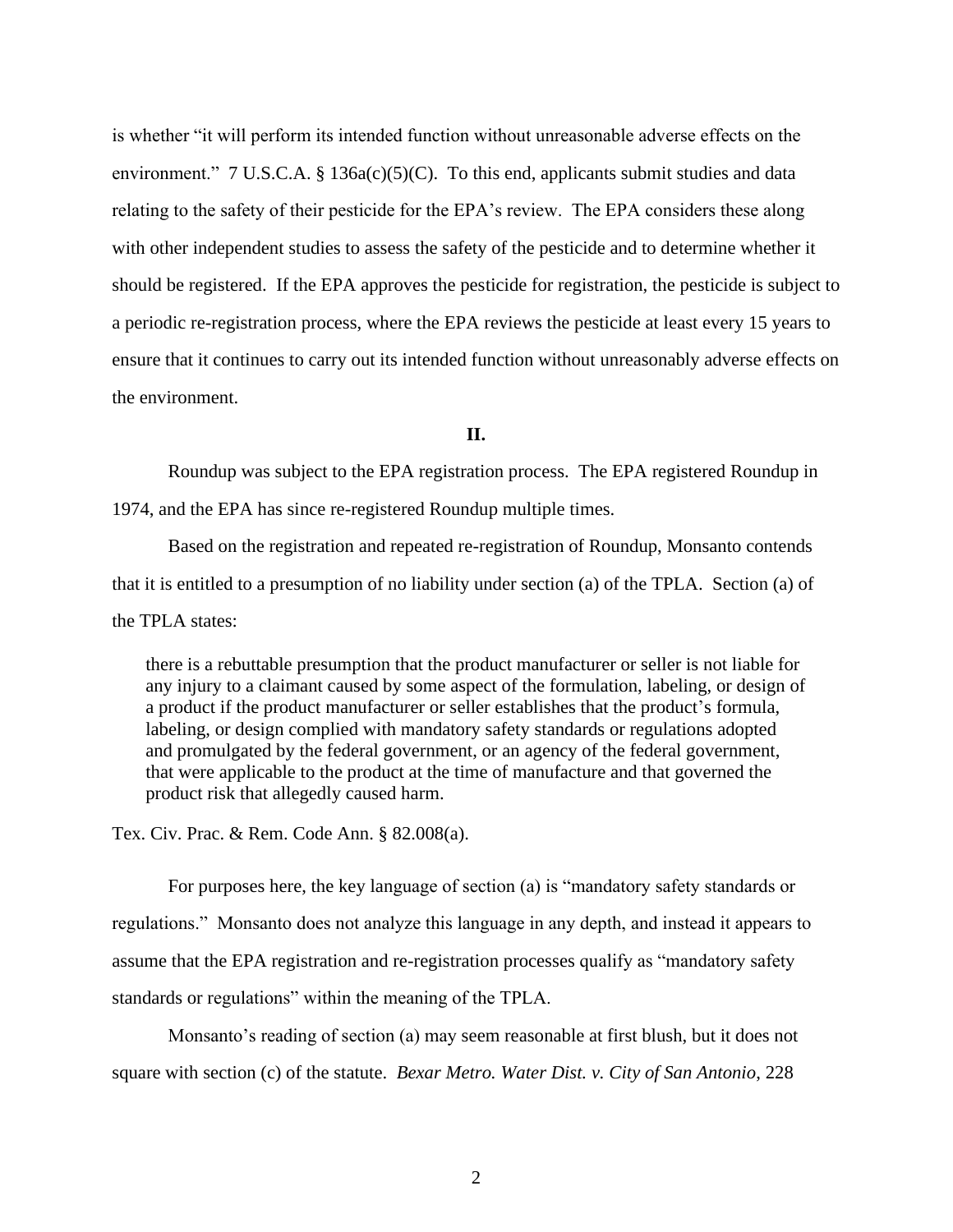S.W.3d 887, 898 (Tex. App. 2007) ("we look at the entire act as a whole, rather than isolated portions"). Section (c) states:

there is a rebuttable presumption that the product manufacturer or seller is not liable for any injury to a claimant allegedly caused by some aspect of the formulation, labeling, or design of a product if the product manufacturer or seller establishes that the product was subject to pre-market licensing or approval by the federal government, or an agency of the federal government, that the manufacturer complied with all of the government's or agency's procedures and requirements with respect to pre-market licensing or approval, and that after full consideration of the product's risks and benefits the product was approved or licensed for sale by the government or agency.

#### Tex. Civ. Prac. & Rem. Code Ann. § 82.008(c).

Based on the language in section (c), there is no reasonable way to interpret "mandatory safety standards or regulations" as encompassing the EPA registration and re-registration processes. The Texas legislature has codified a presumption that "the entire statute is intended to be effective[.]" Tex. Gov't Code Ann. § 311.021(2). This presumption dictates that "[w]hen possible, we must not interpret one portion of a statute so as to render another portion of the statute meaningless." *Saade v. Villarreal*, 280 S.W.3d 511, 522 (Tex. App. 2009); *Bexar*, 228 S.W.3d at 898 ("we must presume that the legislature would not perform a meaningless or useless act"). And here, interpreting section (a) as encompassing approval by a regulatory agency would render section (c) meaningless. It would make no sense for "mandatory safety standards and regulations" to include an agency approval process when the statute contains a separate section that explicitly creates a presumption for products that go through such a process. Thus, under a commonsense reading of the statute's plain language, the EPA registration and reregistration process cannot be "mandatory safety standards or regulations" that would entitle Monsanto to a presumption of no liability.<sup>1</sup>

<sup>&</sup>lt;sup>1</sup> While the TPLA does not define "safety standards or regulations," the case law that Monsanto relies on suggests that these are typically standards or regulations that prescribe specific—and often quantitative—criteria that can be objectively measured. *See, e.g.*, *Toyota Motor Sales, U.S.A., Inc. v. Reavis*, 627 S.W.3d 713, 728 (Tex. App. 2021) ("FMVSS 207 requires a seatback strength of 3,300 inch-pounds"); *Trenado v. Cooper Tire & Rubber Co.*, 465 F. App'x 375, 379